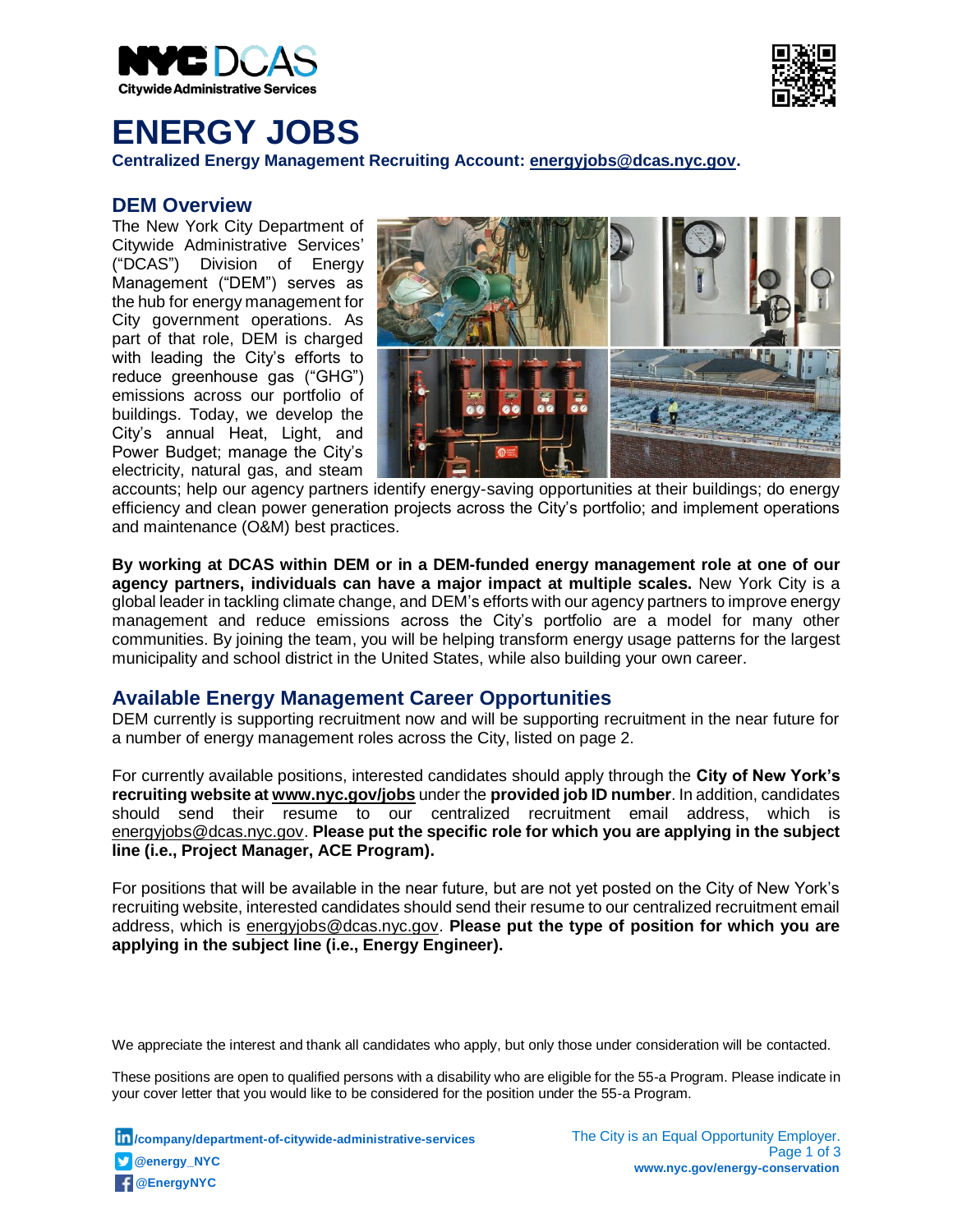



## **Currently Available Energy Management Positions**

We are currently supporting recruitment for the following specific energy management positions. As a reminder, if you are interested, please apply through www.nyc.gov/jobs, using the provided Job ID number or short link below to find the position, as well as submit your resume to [energyjobs@dcas.nyc.gov.](mailto:energyjobs@dcas.nyc.gov)

Roles at DEM as of September 2019:

#### **Within our Energy Supply Unit**

| Analyst, Load Management (Job ID #409308)                             | https://on.nyc.gov/34bF7ID |
|-----------------------------------------------------------------------|----------------------------|
| Associate or Assistant Engineer, Load Management (Job ID #<br>409173) | https://on.nyc.gov/2MGz49j |
| Associate or Assistant Engineer, Load Management (Job ID #<br>409254) | https://on.nyc.gov/2k1OkAS |
| Assistant Engineer, Load Management (Job ID # 406604)                 | https://on.nyc.gov/2zxEESV |

#### **Within our Operations Unit**

| Assistant Engineer, Technical Services Team (Job ID # 406475)   | https://on.nyc.gov/30I2bfH |
|-----------------------------------------------------------------|----------------------------|
| Engineer, Energy Efficiency (Job ID # 406479)                   | https://on.nyc.gov/2Zl7jKe |
| Program Manager, Utility Incentives (Job ID # 406481)           | https://on.nyc.gov/2ZmDSYd |
| Project Manager, ExCEL Program (Job ID # 406484)                | https://on.nyc.gov/347vhHy |
| Senior Program Manager, Capital Project Implementations (Job ID | https://on.nyc.gov/2ZyHtl3 |
| #406486)                                                        |                            |
| Project Manager, Clean Energy (Job ID # 406542)                 | https://on.nyc.gov/329Dppa |
| Program Controls Manager, ACE Program (Job ID # 406556)         | https://on.nyc.gov/32bcljT |

#### **Within our Strategic Planning Unit**

| Program Manager or Associate Program Manager, Strategic | https://on.nyc.gov/2ZEbJr2 |
|---------------------------------------------------------|----------------------------|
| Planning (Job ID $\#$ 409180)                           |                            |
| Deputy Director, Strategic Planning (Job ID # 406469)   | https://on.nyc.gov/2MJ2weU |
| College Aide, Strategic Planning (Job ID # 409211)      | https://on.nyc.gov/2kvliKe |

#### **Within our Executive Support Unit (Budget and Contracts)**

| Analyst, Expense Budget (Job ID # 406444) | https://on.nyc.gov/30IRARS   |
|-------------------------------------------|------------------------------|
| Analyst, Capital Budget (Job ID # 406464) | ⊧ https://on.nyc.gov/2ZzslzO |

## **Future Energy Management Positions**

In addition, we soon will be recruiting for the following four types of energy management roles. For each of these different types of roles, we will have positions at a range of experience levels. As a reminder, if you are interested, please submit your resume to [energyjobs@dcas.nyc.gov.](mailto:energyjobs@dcas.nyc.gov)

- **Energy Strategist roles:** Staff in these roles will be responsible for developing and implementing strategies to achieve progress towards the City's emissions and energy reduction goals. These roles are best-suited for candidates with both energy project management and strategic planning experience.
- **Energy Analyst roles:** Staff in these roles will be responsible for analyzing energy usage across the City's portfolio and identifying high-impact opportunities for energy, emissions, and cost savings through projects or other interventions. These roles are best-suited for candidates with data analysis backgrounds, with preference for candidates who have experience with building energy and energy billing data.